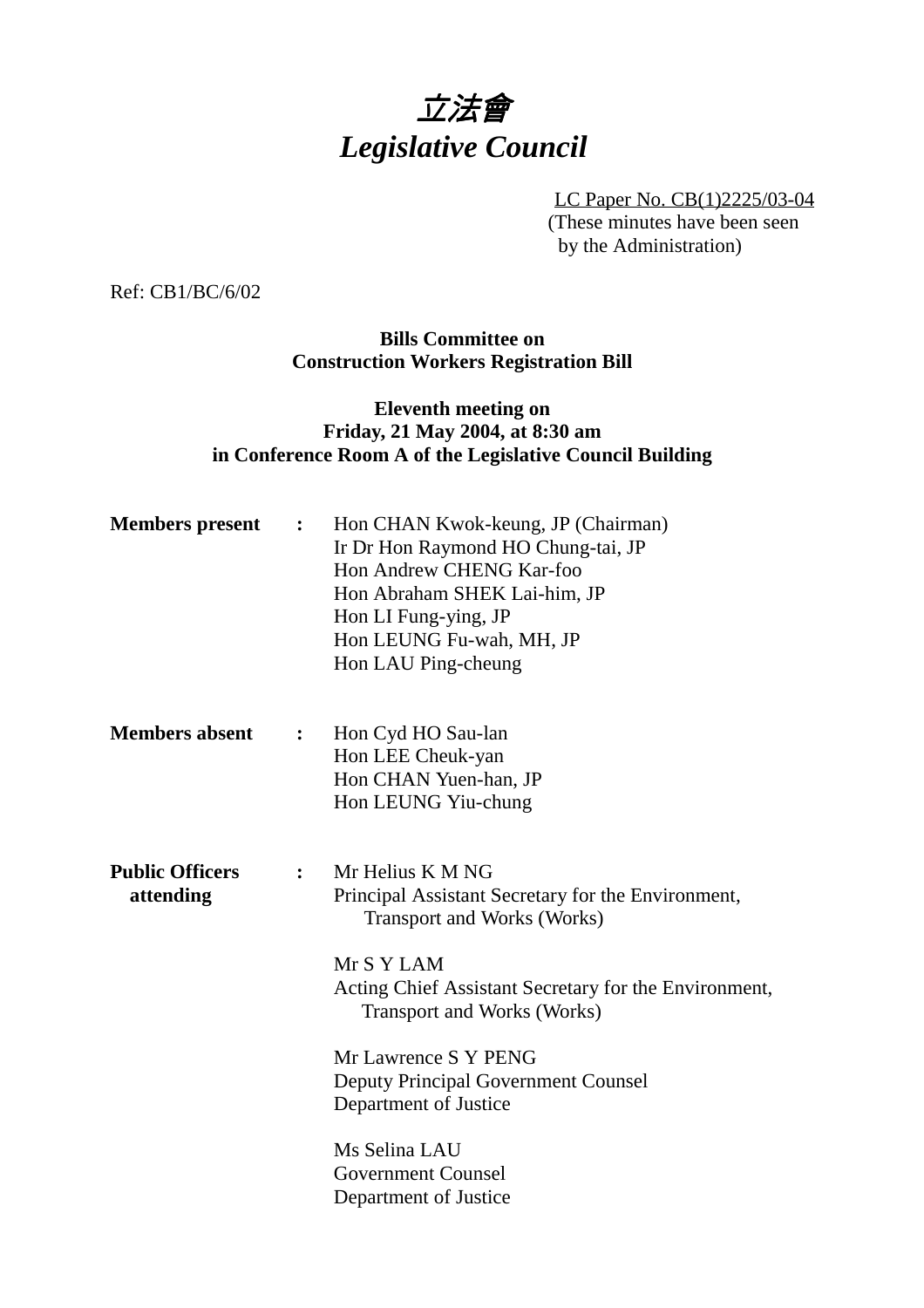| <b>Clerk in attendance :</b> | Mr Andy LAU<br>Chief Council Secretary (1)2        |
|------------------------------|----------------------------------------------------|
| <b>Staff in attendance :</b> | Miss Monna LAI<br><b>Assistant Legal Adviser 7</b> |
|                              | Ms Alice AU<br>Senior Council Secretary (1)5       |

#### Action

| I           | Confirmation of minutes of meeting and matters arising<br>(LC Paper No. $CB(1)1872/03-04$ - Minutes of meeting held on 13 May<br>2004)                                        |
|-------------|-------------------------------------------------------------------------------------------------------------------------------------------------------------------------------|
| 1.          | The minutes of meeting held on 13 May 2004 were confirmed.                                                                                                                    |
| $\mathbf H$ | <b>Meeting with the Administration</b>                                                                                                                                        |
|             | (LC Paper No. CB(1)1879/03-04(01)<br>- The Administration's response to<br>raised by the<br>matters<br><b>Bills</b><br>Committee at the tenth meeting on<br>13 May 2004;      |
|             | - The Bill;<br>LC Paper No. CB(3)464/02-03<br>LC Paper No. CB(1)1879/03-04(02)<br>- Draft<br>Committee<br><b>Stage</b><br>amendments proposed<br>the<br>by<br>Administration; |
|             | LC Paper No. $CB(1)1879/03-04(03)$<br>- Marked-up copy of newly-proposed<br>Stage<br>Committee<br>amendments<br>prepared by the Administration; and                           |
|             | LC Paper No. CB(1)1437/03-04(03)<br>- Marked-up copy of the<br>Bill<br>prepared by the Administration for<br>the eighth meeting on 7 April 2004)                              |

2. The Bills Committee deliberated (index of proceedings attached at **Annex A**).

3. The Bills Committee took note of the Administration's response to the comments made by members at the last meeting held on 13 May 2004 (LC Paper No.  $CB(1)1879/03-04(01)$ , as well as the letter dated 20 May 2004 from the Assistant Legal Adviser to the Administration (tabled at the meeting and subsequently issued to members vide LC Paper No. CB(1)1908/03-04(01)) setting out her comments on the draft Committee Stage amendments proposed by the Administration vide LC Paper No. CB(1)1879/03-04(02).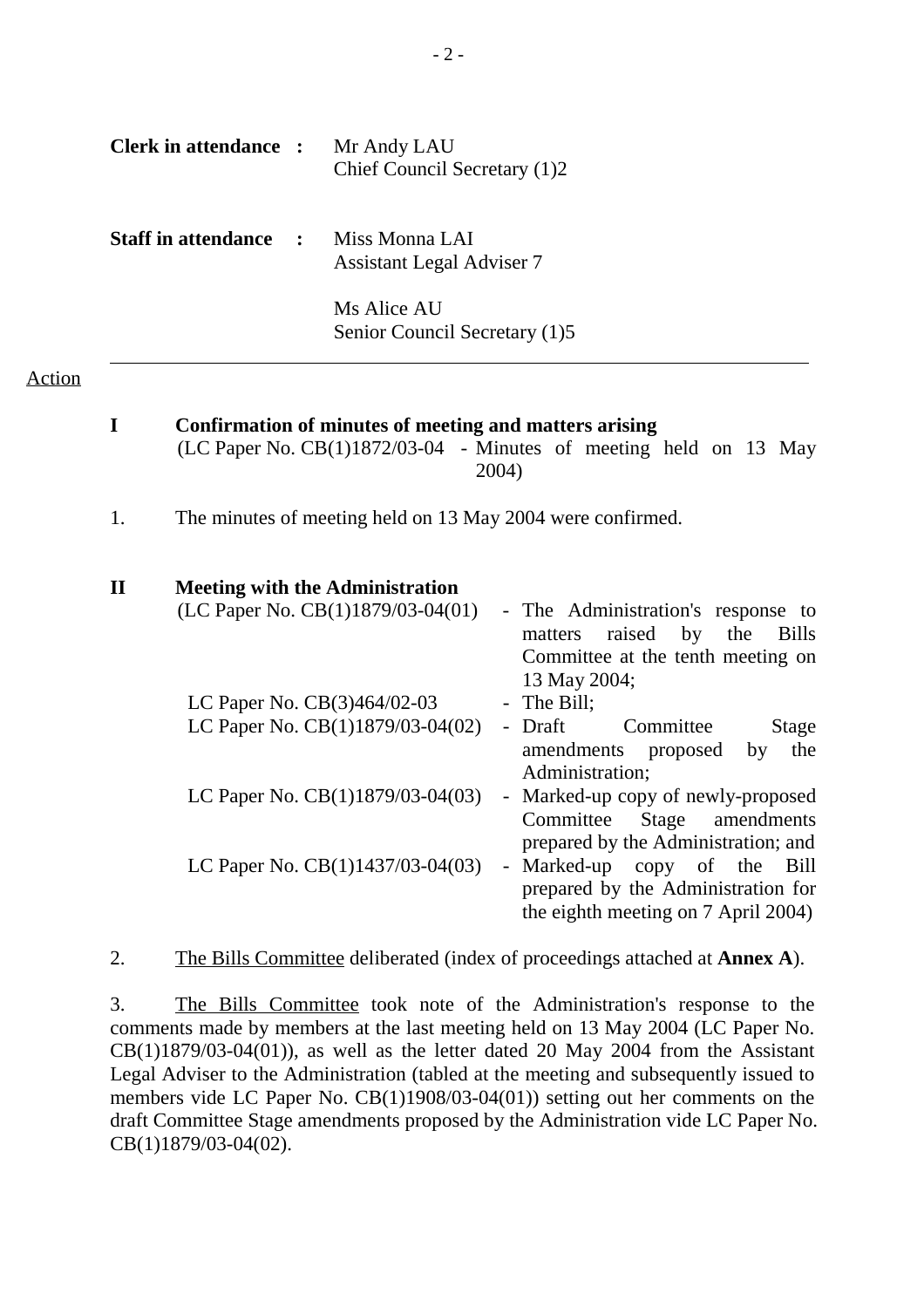4. The Bills Committee noted the Administration's "Special report on issues to be reverted to the Bills Committee" in relation to the qualifying period of senior workers tabled at the meeting (and subsequently issued to members vide LC Paper No. CB(1)1908/03-04(02)). Under the Administration's present proposal, a person who had no less than six years' relevant experience in a designated trade could apply for registration as skilled worker (transitional) for the trade. He could then choose to attend a specified training course or pass a trade test to obtain registration as a registered skilled worker for the trade. The validity of registration as a skilled worker (transitional) would be changed to three years to allow time for the worker to complete the specified training course or to sit for the trade tests. Features of the one-off transitional registration arrangement were as follows:

- (a) The prescribed fee of the specified training course shall be paid by the worker.
- (b) A person who had successfully completed the course including the course end assessment which formed part of the course, and met the requisite attendance rate could obtain registration as a registered skilled worker.
- (c) A person who had successfully completed the specified training course would receive a certificate of completion which could be relied on as his qualification to apply for re-registration as necessary.
- Admin 5. The Bills Committee requested the Administration to consider and provide further information on the following issues:
	- (a) to provide a written paper setting out details of its new proposal on the qualifying period of senior workers to be registered as skilled workers (transitional) as well as the relevant transitional arrangements;
	- (b) to further consider some members' view that the Appeal Board should have the flexibility of requiring an appellant to undergo training courses as an option to ascertain his level of competence;
	- (c) to revert on the point raised by the Assistant Legal Adviser in relation to the newly-proposed Committee Stage amendments for clause  $17C(1)(f)$ ; and
	- (d) to clarify the time allowed for an appellant to submit a notice of appeal under clause 53.

6. The Bills Committee completed clause-by-clause examination of the Bill. Members agreed that the next meeting would be held on Monday, 31 May 2004, at 4:30 pm, to examine the Committee Stage amendments to be moved by the Administration.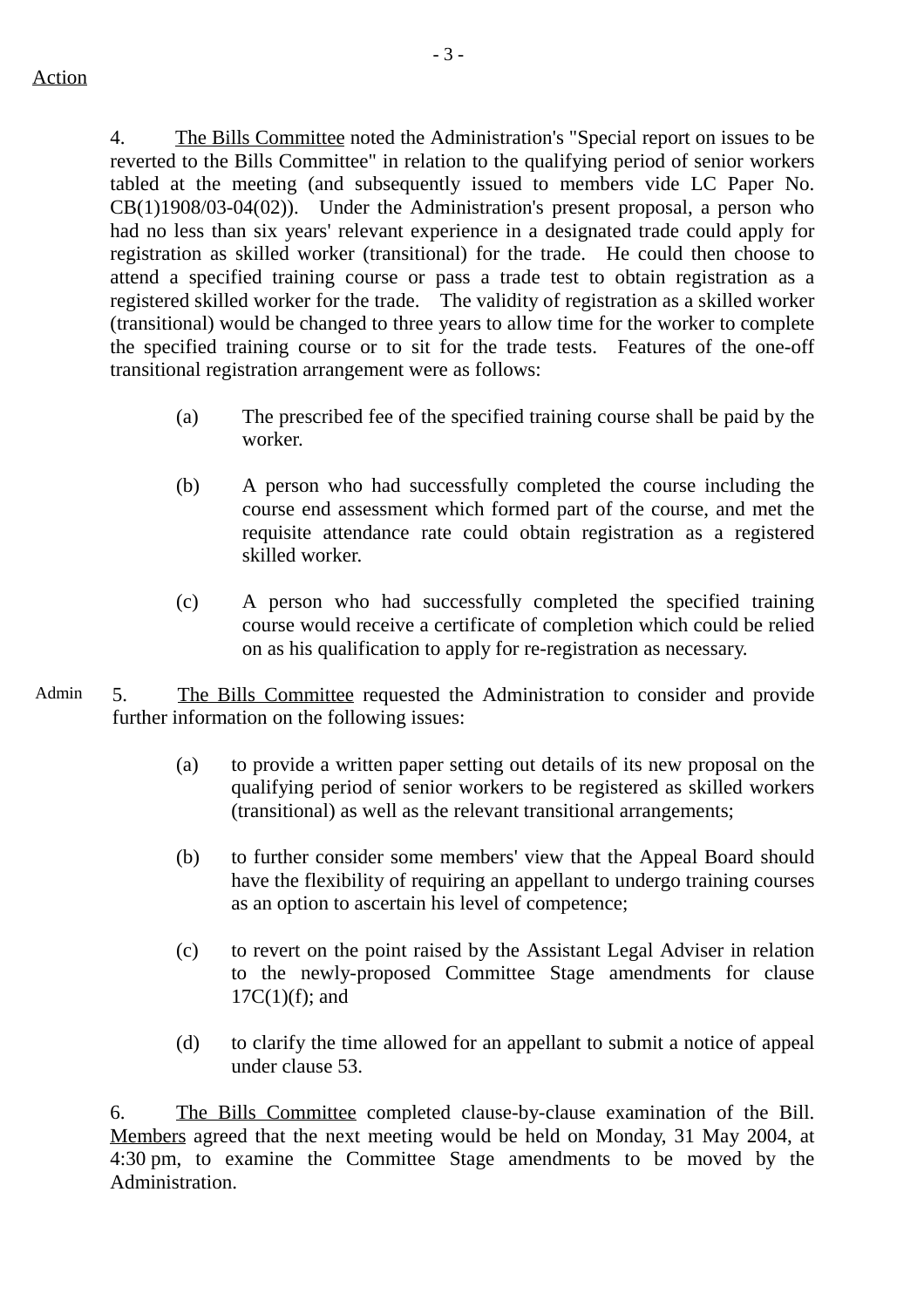(*Post-meeting note*: At the request of a member and with the concurrence of the Chairman, the meeting was subsequently advanced to be held on Friday, 28 May 2004, at 8:30 am to 9:30 am.)

### **III Any other business**

7. There being no other business, the meeting ended at 9:50 am.

Council Business Division 1 Legislative Council Secretariat 23 June 2004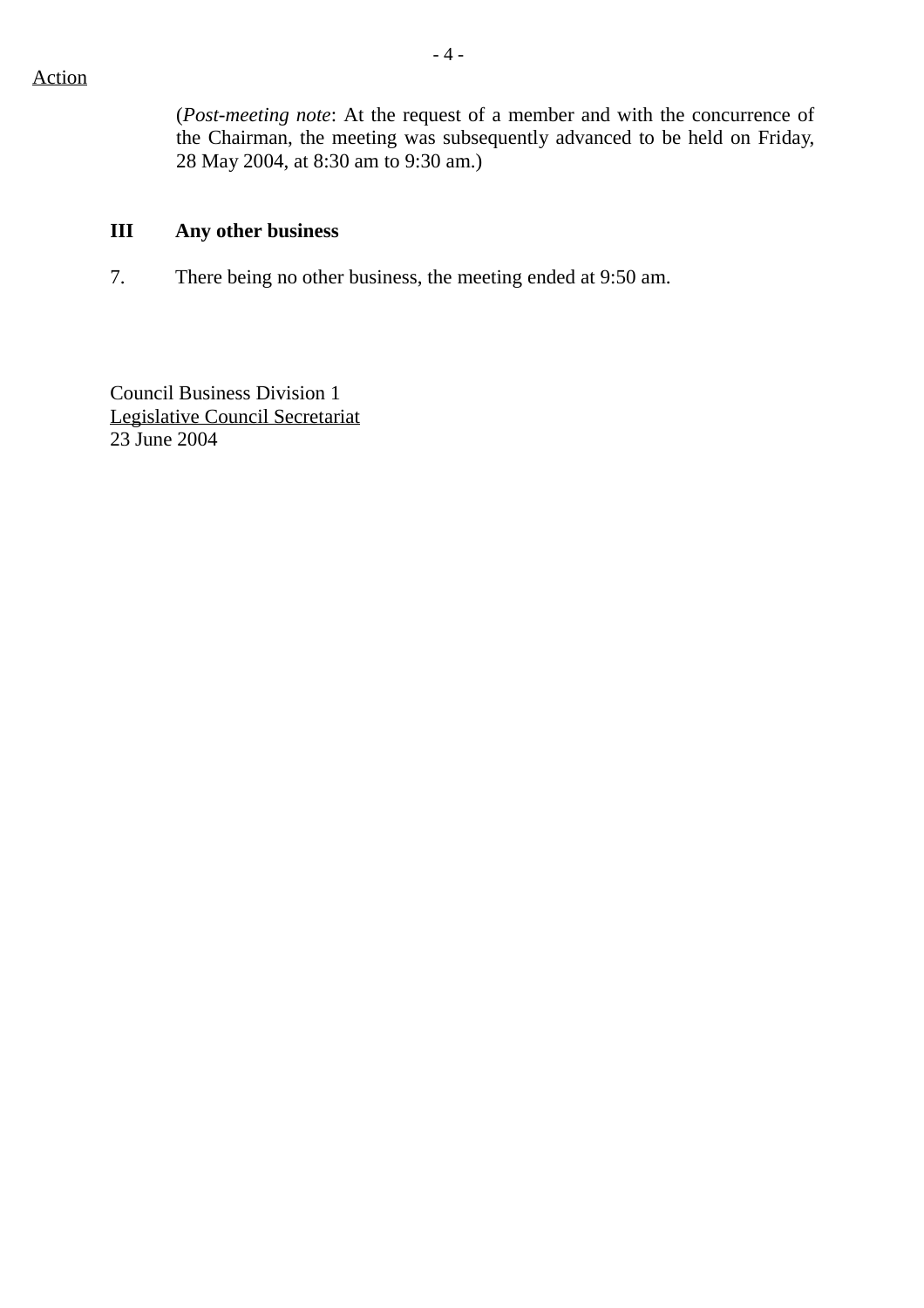#### **Proceedings of the eleventh meeting of the Bills Committee on Construction Workers Registration Bill Friday, 21 May 2004, at 8:30 am in Conference Room A of the Legislative Council Building**

| <b>Time</b><br><b>Marker</b> | <b>Speaker</b>                                   | Subject(s)                                                                                                                                                                                                                                                                                                                                                                                                                                                                                                                                                                                                                                                                                                                                                                                                                                                                                                                                        | <b>Action</b><br>required                                    |
|------------------------------|--------------------------------------------------|---------------------------------------------------------------------------------------------------------------------------------------------------------------------------------------------------------------------------------------------------------------------------------------------------------------------------------------------------------------------------------------------------------------------------------------------------------------------------------------------------------------------------------------------------------------------------------------------------------------------------------------------------------------------------------------------------------------------------------------------------------------------------------------------------------------------------------------------------------------------------------------------------------------------------------------------------|--------------------------------------------------------------|
|                              |                                                  |                                                                                                                                                                                                                                                                                                                                                                                                                                                                                                                                                                                                                                                                                                                                                                                                                                                                                                                                                   |                                                              |
|                              |                                                  | Agenda Item $I$ – Confirmation of minutes of meeting and matters arising                                                                                                                                                                                                                                                                                                                                                                                                                                                                                                                                                                                                                                                                                                                                                                                                                                                                          |                                                              |
| $000000 - 000028$            | Chairman                                         | - Confirmation of minutes of the<br>meeting held on 13 May 2004<br>[LC Paper No. CB(1)1872/03-04]                                                                                                                                                                                                                                                                                                                                                                                                                                                                                                                                                                                                                                                                                                                                                                                                                                                 |                                                              |
|                              | Agenda Item II - Meeting with the Administration |                                                                                                                                                                                                                                                                                                                                                                                                                                                                                                                                                                                                                                                                                                                                                                                                                                                                                                                                                   |                                                              |
| 000029-000729                | Chairman<br>Administration<br>Ms LI Fung-ying    | The Administration's response to<br>matters raised by members at the last<br>meeting<br>[LC Paper No. CB(1)1879/03-<br>$04(01)$ ]<br>- Ms LI Fung-ying's request that the<br>Administration<br>should<br>further<br>consider her view that the Appeal<br>Board should have the flexibility<br>of requiring an appellant<br>to<br>undergo training courses as an<br>option to ascertain his level of<br>competence                                                                                                                                                                                                                                                                                                                                                                                                                                                                                                                                 | The Administration to<br>consider and revert                 |
| 000730-002155                | Administration<br>Chairman<br>Ms LI Fung-ying    | The Administration's "Special report<br>on issues to be reverted to the Bills<br>Committee" in relation<br>to<br>the<br>qualifying period of senior workers<br>[LC Paper No. CB(1)1908/03-<br>$04(02)$ ]<br>- Ms LI Fung-ying's agreement in<br>principle to adopt six years' as the<br>qualifying period. However, she<br>opined that<br>an<br>assessment<br>interview for workers with six<br>years' experience was preferred to<br>Administration's<br>the<br>latest<br>proposal requiring such workers to<br>attend a training course with a<br>course end assessment, for which<br>there were no details.<br>- Members'<br>for<br>request<br>the<br>Administration<br>to<br>provide<br>a<br>written paper setting out details of<br>its new proposal on the qualifying<br>period of senior workers to be<br>registered<br>skilled<br>as<br>workers<br>(transitional)<br>as<br>well<br>the<br><b>as</b><br>relevant transitional arrangements | The Administration to<br>provide information as<br>requested |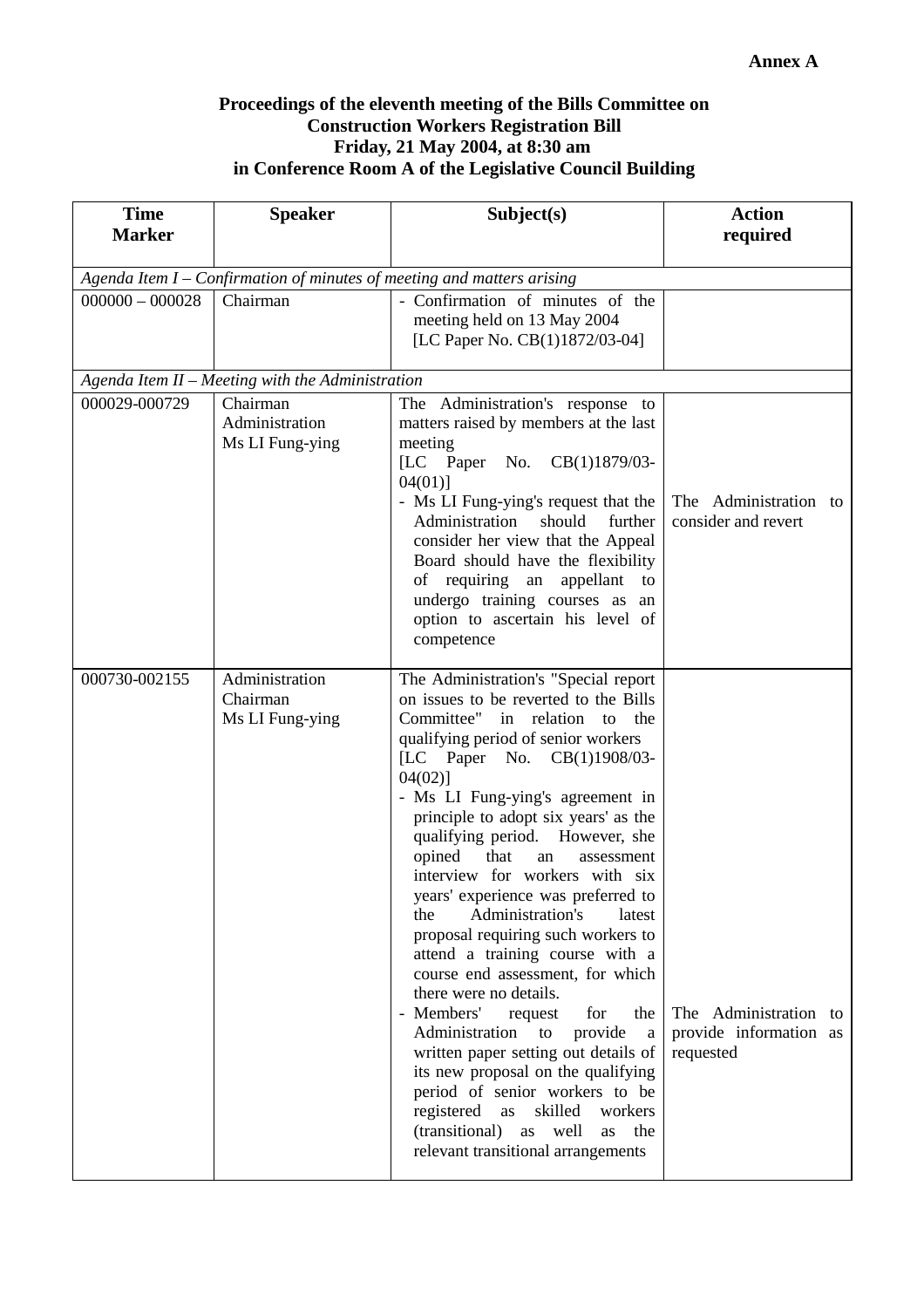| <b>Time</b>   | <b>Speaker</b>                                                                              | Subject(s)                                                                                                                                                                                                                                                                                                                                                                                                                                                                                                                                                                                                                                                                                                                                                                    | <b>Action</b>                                |
|---------------|---------------------------------------------------------------------------------------------|-------------------------------------------------------------------------------------------------------------------------------------------------------------------------------------------------------------------------------------------------------------------------------------------------------------------------------------------------------------------------------------------------------------------------------------------------------------------------------------------------------------------------------------------------------------------------------------------------------------------------------------------------------------------------------------------------------------------------------------------------------------------------------|----------------------------------------------|
| <b>Marker</b> |                                                                                             |                                                                                                                                                                                                                                                                                                                                                                                                                                                                                                                                                                                                                                                                                                                                                                               | required                                     |
| 002156-002658 | Mr LEUNG Fu-wah<br>Chairman                                                                 | Mr LEUNG Fu-wah's comment that<br>no matter what the proposal was, it<br>might not have the support of all<br>Members.<br>Some<br>constrution<br>workers might be reluctant to attend<br>the training courses proposed under<br>the Administration's latest proposal.                                                                                                                                                                                                                                                                                                                                                                                                                                                                                                         |                                              |
| 002659-004838 | Chairman<br>ALA7<br>Administration<br>Mr Abraham SHEK<br>Ms LI Fung-ying<br>Mr LEUNG Fu-wah | Letter dated 20 May 2004 from the<br>Assistant Legal Adviser to<br>the<br>Administration setting<br>out<br>her<br>comments on the draft Committee<br>Stage amendments (CSAs) proposed<br>by the Administration vide LC Paper<br>No. CB(1)1879/03-04(02)<br>[LC Paper No. CB(1)1908/03-<br>$04(01)$ ]<br>- Members' concern that too onerous<br>an obligation was placed on a<br>person under the newly-proposed<br>Clause $17C(1)(f)$ , taking into<br>account the criminal liability<br>incurred<br>- Mr LEUNG Fu-wah's view that<br>additional powers of authorized<br>officers could help addressing<br>malpractice at construction work<br>sites<br>- Members' request to clarify the<br>time allowed for an appellant to<br>submit a notice of appeal under<br>clause 53 | The Administration to<br>consider and revert |
| 004839-010634 | Chairman<br>Administration<br>Mr LEUNG Fu-wah                                               | Clause-by-clause examination of the<br><b>Bill</b><br>[LC Paper Nos. CB(1)1879/03-<br>$04(02)$ and $(03)$ ]<br>Clause 62 - Service, etc. of notices<br>Clause 63 - Power of Authority to<br>specify forms<br>Clause 64 - Regulations<br>Clause 65 - Rules<br>Clause 66 - Amendment<br>οf<br>Schedules<br>Part 9 - Consequential amendments<br>Schedule 1 - Designated trades                                                                                                                                                                                                                                                                                                                                                                                                  |                                              |